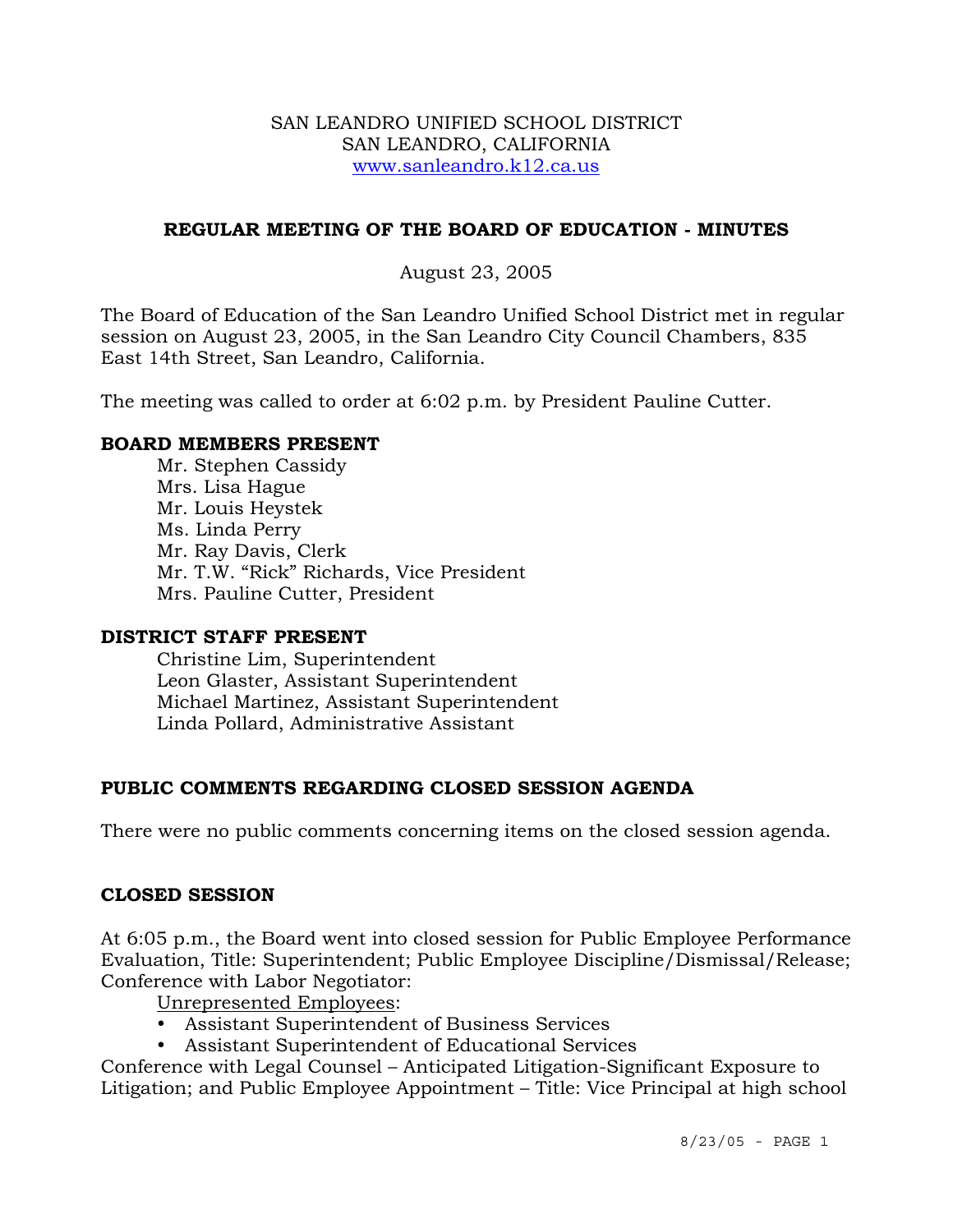and Accounting Manager pursuant to Government Code Sections 54957, 54957.6, and 54956.9(b). The closed session was adjourned at 7:35 p.m.

The Board returned to open session at 7:40 p.m. with the Pledge of Allegiance to the Flag. President Cutter said the Board had been in closed session and no action was taken, adding that the Board would be returning to closed session following the regular meeting.

# **APPROVAL OF AGENDA**

On a motion made by Mr. Richards and seconded by Ms. Perry, the Board approved the agenda for the regular meeting of August 23, 2005 by a 7-0 vote.

# **PRESENTATIONS**

Laura Leventer, Assistant Director of Accountability and Human Resources and Debbie Wong, Director of Curriculum, shared information and analysis on the Spring 2005 California High School Exit Exam (CAHSEE) results.

 Ms. Leventer explained that the Class of 2006 would be the first group of students to be required to pass both parts, Math and English Language Arts, of the CAHSEE, which had been postponed for 2 years. The test will be given three times this year (September 2005; February 2006, and May 2006), giving students an opportunity to retake portions of the test that they do not pass, adding that results from the first two times would be available for

graduation in June.

 She shared charts indicating that 73% of the Class of 2006 had passed both parts of the exam, with thirteen percent still needing to take both parts, and the remainder needing to take one or the other. These results were cumulative for all San Leandro High School class of 2006 students, including those who did not take the exam or who took it multiple times.

 Debbie Wong, Director of Curriculum and Instruction said in an effort to reach the goal that all students will pass the CAHSEE, especially the seniors who have not yet passed by 2006 the high school has provided parents meetings, study support groups, summer school programs, target instruction and Special Education CAHSEE classes that are geared to the special needs students.

 Mrs. Hague asked if the 70% passing rate for the class of 2006 English learners was a tremendous success. Ms. Leventer said that while it was a huge success, the results were only for those students who took the test, noting that these were the students who failed to take or pass the previous year.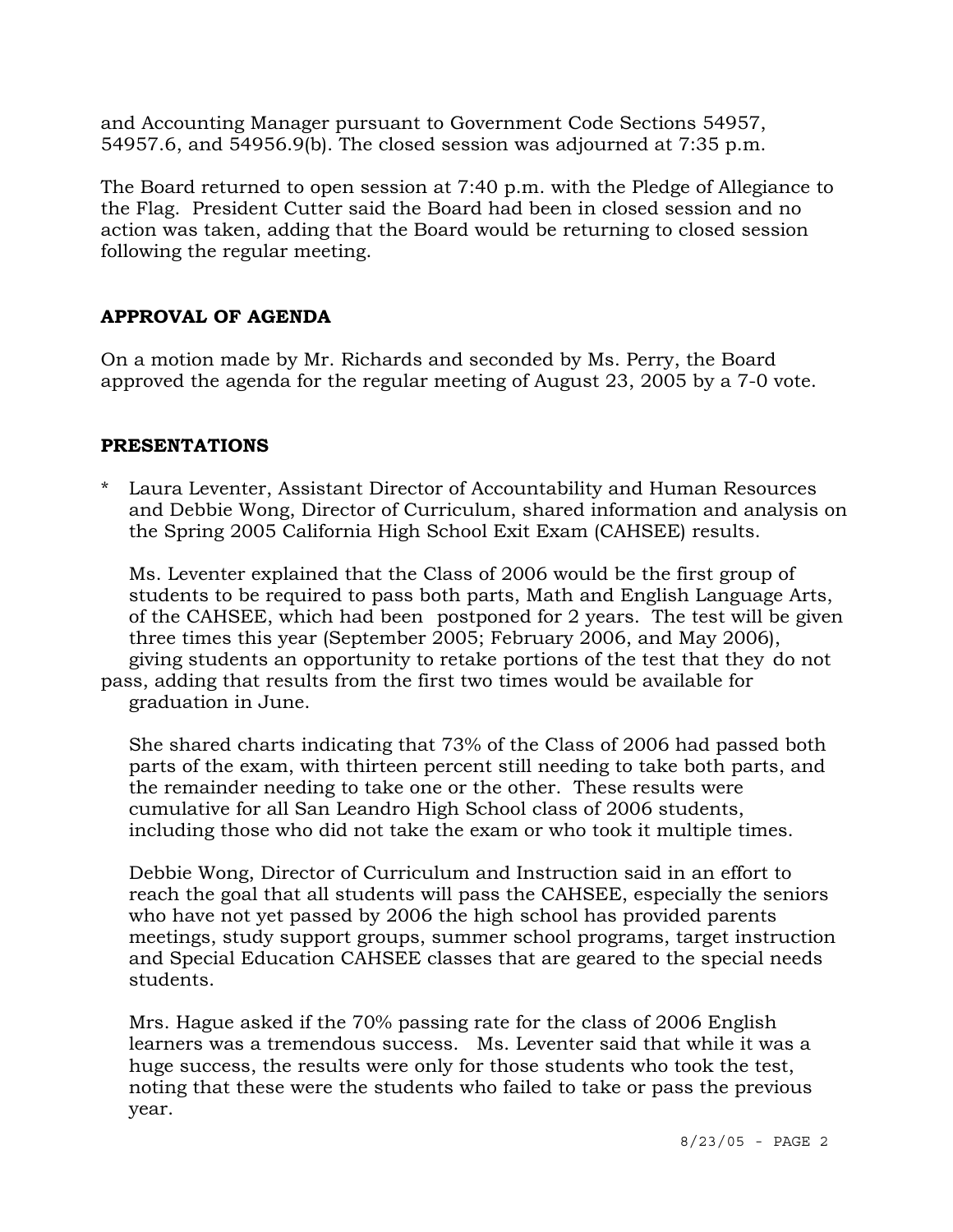Ms. Perry wondered if the District had developed any strategies to help students understand the seriousness and importance of taking the test. Ms. Leventer said that each time results are received, letters are sent to the parents reminding them that their child must pass this test in order to graduate. Ms. Wong felt that the kids are taking it more seriously now, attributing that to the "blitz" of reminders from the high school.

 Ms. Perry added that while the district wants everyone to receive a diploma, she suggested a "certificate of completion" verses diploma not only for Special Education students but for other students who finish required course work but are having difficulty passing the exit exam.

 Ms. Leventer said that there have been some conversations on whether this should apply to all students or have different sets of rules for different groups of students, adding that the state will be discussing changing the Special Ed. requirements in some way and that we should have that decision by October 11.

 Questions raised by Mr. Cassidy included the aggregated number of students in the class of 2006 who have not passed the test, and how many students were enrolled in summer school. While Ms. Leventer said she did not have an exact number, she estimated approximately 100 students haven't passed both parts of the test. Ms. Granger said approximately thirty-five students were enrolled in each section offered in summer school, adding that the major focus this year was English learners to continuing their ELD instruction. It was her opinion however that almost all of the students were very close to passing with the exception of Special Education and English learner students, but felt that with additional targeted instruction, the students would succeed.

 Mr. Cassidy didn't see a strong emphasis on parental involvement and thought that every parent of a student not passing the test should be called to set up an appointment. Ms. Granger said that group meetings would be more feasible. Principal Furtado interjected stating that every English learner family was called (in their home language) stressing the importance of coming to the high school to learn about the most important test that their child needed to pass to receive a high school diploma; parents took home support books; practice tests were sent home for those close to passing; and those below a certain strand were enrolled in a English class where the teacher was given their results and areas where additional work was needed before taking the test.

 The biggest concern of the District was twelfth grade Special Ed students where very little test accommodations are currently made for disabilities.

 In response to Mr. Heystek, Ms. Leventer indicated that basically 53/54 percent in math and a higher percentage in the English portion constitute a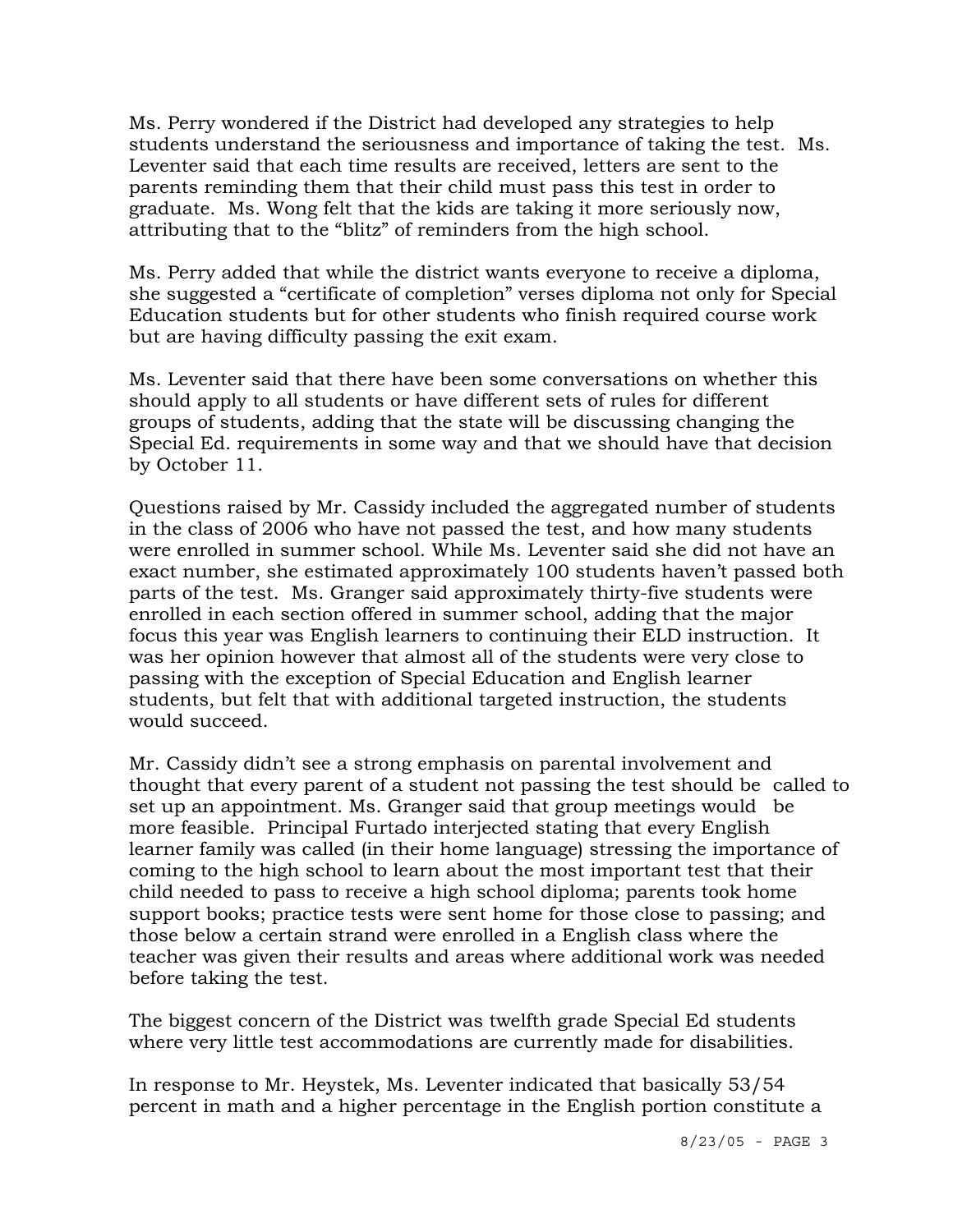passing score, adding that the CAHSEE is a multiple choice test and the math portions must be completed without a calculator. Contrary to Mr. Heystek's perception that some of the material on the test may not have been covered, the material on the CAHSEE centers around material learned in previous years. Ms. Leventer explained that by the District focusing on the "test culture", where everyone takes the test at the same time and day, school sites, parents, and students realize that students need to be prepared physically as well as mentally, and exposing students to more multiple choice tests, there will be an increased passing rate.

 Mr. Davis asked about the formats for the Standardized Testing and Reporting Test (STAR) and CAHSEE. Ms. Leventer said that while they are similar, the STAR tests on curriculum learned at each grade level, and the CAHSEE is more about what you have learned in past years. He was also interested in having an analysis of the success rate of those students that are enrolled in career/technologies or vocational education programs.

 Mrs. Cutter asked if students had the option of taking the test in a different district. Ms. Leventer said that students can only take the test in the district where they are registered; and if they choose to leave the District, the test would be the same; however adult school seniors can go from one adult school to another.

 The Board thanked the presenters and high school staff for the presentation, and for all the work done ahead of time towards students succeeding.

\* Amy Furtado, San Leandro High School Principal, and Associate Principal Linda Granger addressed the safety at San Leandro High School and the plan for next year.

 Accomplishments shared for this year around safety included the creation of campus security zones (supplemented by administration during lunch); implementation of an In School Suspension Program; utilization of security cameras to identify taggers; and a dedicated groundskeeper assigned to the high school. As a result of these efforts, there were fewer suspensions, expulsions, and graffiti was essentially eliminated.

 Ms. Furtado said that it was her number one goal for 2005-06 to move beyond safety and security and increase student achievement, and also continuing and improving effective use of the in-house suspension program (Student Responsibility Center); increase ADA; decrease the number of fights and expulsions; and maintain a clean and orderly campus.

 Ms. Granger explained that with the help of administrators, high school staff and students a climate of "working together" was being created.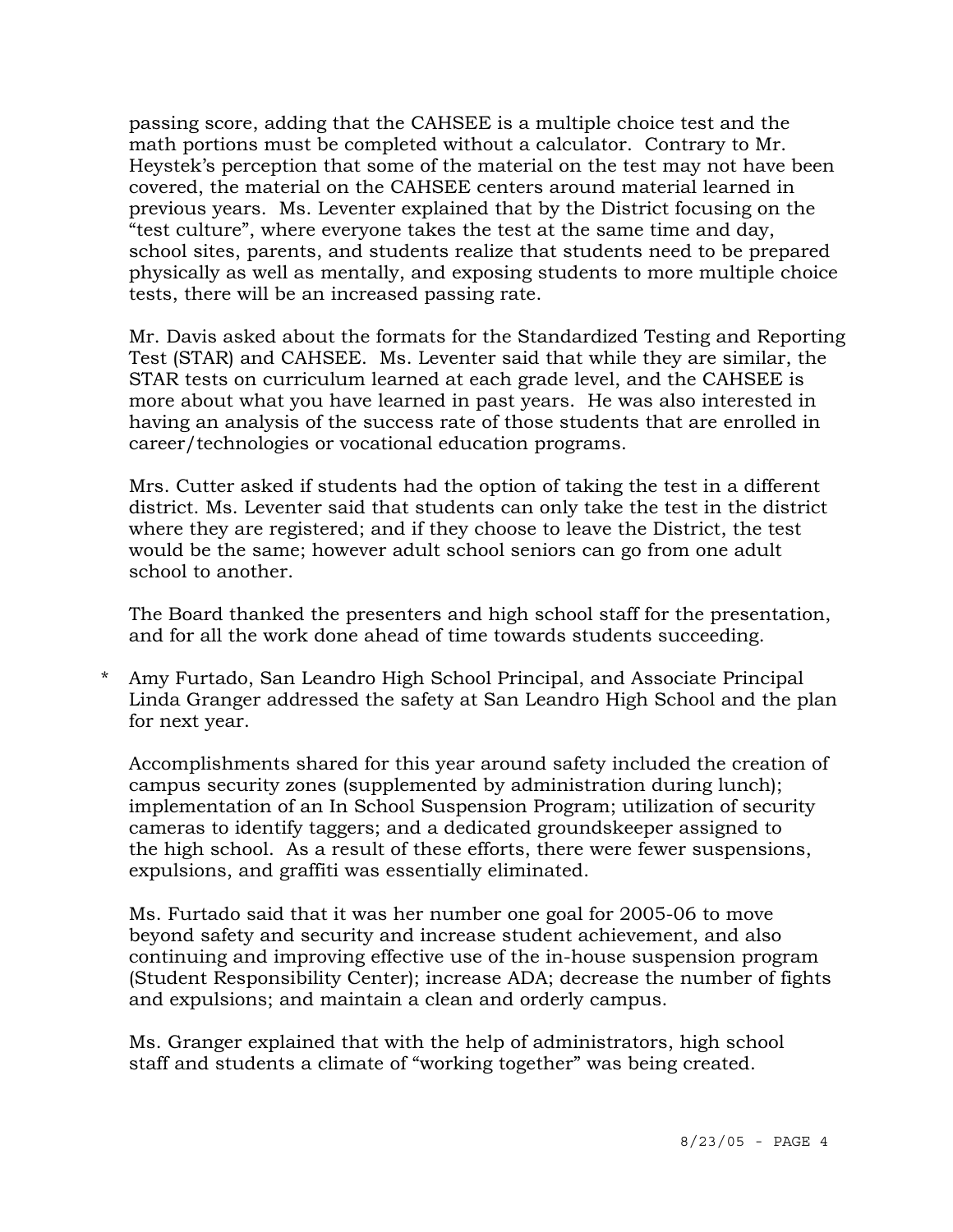As a way of achieving the goals, Ms. Furtado said that a new walk through schedule was being implemented, where one administrator would be dedicated to walking through classrooms and looking at instruction everyday resulting in fewer referrals; improved truancy intervention and communication with parents via newsletters, teacher-parent contact, 9th grade parent orientation; strictly enforced residency requirements; supporting an effective security team; facilities projects such as cameras, fencing, security booth; and creating a new discipline committee would also be put into action.

 Ms. Furtado concluded by stating that safety and cleanliness was an important focus because it sets the groundwork for improving student achievement, and that the San Leandro High school staff was committed to continuing to maintain a safe and orderly campus by being a very visible presence on campus and raising student achievement through their support for teachers.

Prior to taking questions and comments from the Board, President Cutter prefaced that the fencing issue was still in the discussion stage and would be brought to the Board for discussion and consideration as soon as the information was available.

 Board members felt that this was a much needed presentation that provided factual information to the community on the positive things being done to improve safety and security on the campus and increase student achievement.

As chair of the City/District Liaison Committee, Mr. Heystek requested, and the Board agreed, that this presentation needed to be shared in some form to the committee members at their Sept 8 meeting. Ms. Furtado agreed that it was important that the community have the data and know that San Leandro High School is a place of business and a place of learning.

Mr. Cassidy asked how the resident requirement process was working. Ms. Furtado said that the new process was working; however, it was time consuming. Staff members were "meeting and greeting" families as they arrived for registration to be sure that they had the required three documents, adding that "we have zero tolerance for incomplete paperwork," and if there is a problem with parents providing the necessary documentation, the District had set up an area for parents to appeal which saves time.

The fencing issue was a concern shared by all the members of the Board.

Mr. Cassidy felt that if there was a strong desire from staff to have a fence and was disappointed that the fencing issue had not come to the Board before the beginning of school and would like this issue addressed as soon as possible.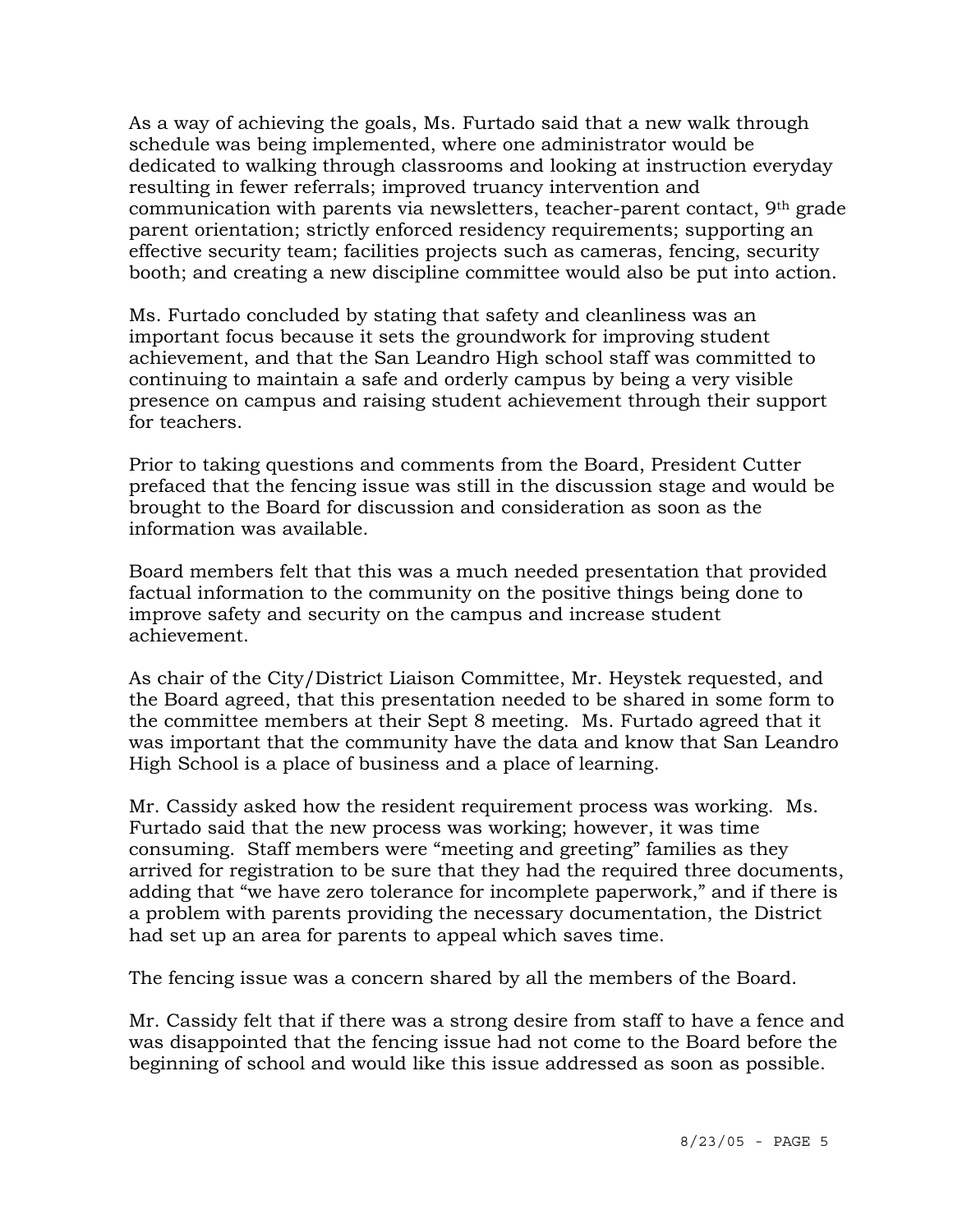Mr. Furtado felt that because of the sensitivity of the fencing issue, she stressed the need to have more input from staff, parents, students and the community regarding the appearance and purpose of the fence, but agreed that there needed to be a fence - we don't want to give an unwelcoming appearance to the community.

Ms. Perry suggested that it would be more effective to install additional cameras instead of safety station because most of the problems occur in the evening and on the weekends.

Mr. Cassidy encouraged the Superintendent to consider District -wide training on walk through methods. He also would like the Superintendent to have some type of accountability system and statistical documentation.

Superintendent Lim said that as part of her preliminary goals around achievement, which she presented at the principals' institute, was her expectation that all administrators, including Cabinet, would conduct walk throughs and maintain logs and submit them, adding that seven principal meetings scheduled for this year would be walkthroughs, and Ed. Services would be training all new administrators on the process.

Ms. Perry felt that neighborhood relations had improved dramatically this past year. She was very pleased to be able to the do some walk throughs, witnessing a very supportive culture on campus.

As a parent of an incoming 9th grader, Mrs. Hague felt that scheduling all students in blocks has been a positive change for students as well as helpful for the community; having students in school, focused, and engaged is very important to the climate of the campus and the neighboring community.

Mrs. Cutter wondered if BTSA could provide training for classroom management as way of helping teachers control the chronic disobedience and deviance in the classroom. In response, Ms. Wong announced that K-12 administrators, and campus supervisors would be attending "Tools for Schools" presented by Noah Salzman, which is empowering teachers to have resources and tools to deal with discipline in the classroom, and middle school staff would attend training on August 30. She added that year one BTSA focuses on school discipline and climate for first year teachers. Mrs. Hague also wanted to know how families would be contacted if they didn't provide the necessary documents to start school.

Mrs. Cutter reported that she had spoken to Matt Low regarding scheduling a meeting in the first couple of weeks of school between the Board and San Leandro High School student leaders regarding the direction of the District. It was Mr. Cassidy suggestion that the meeting be a posted Board meeting in the form of a workshop at the high school.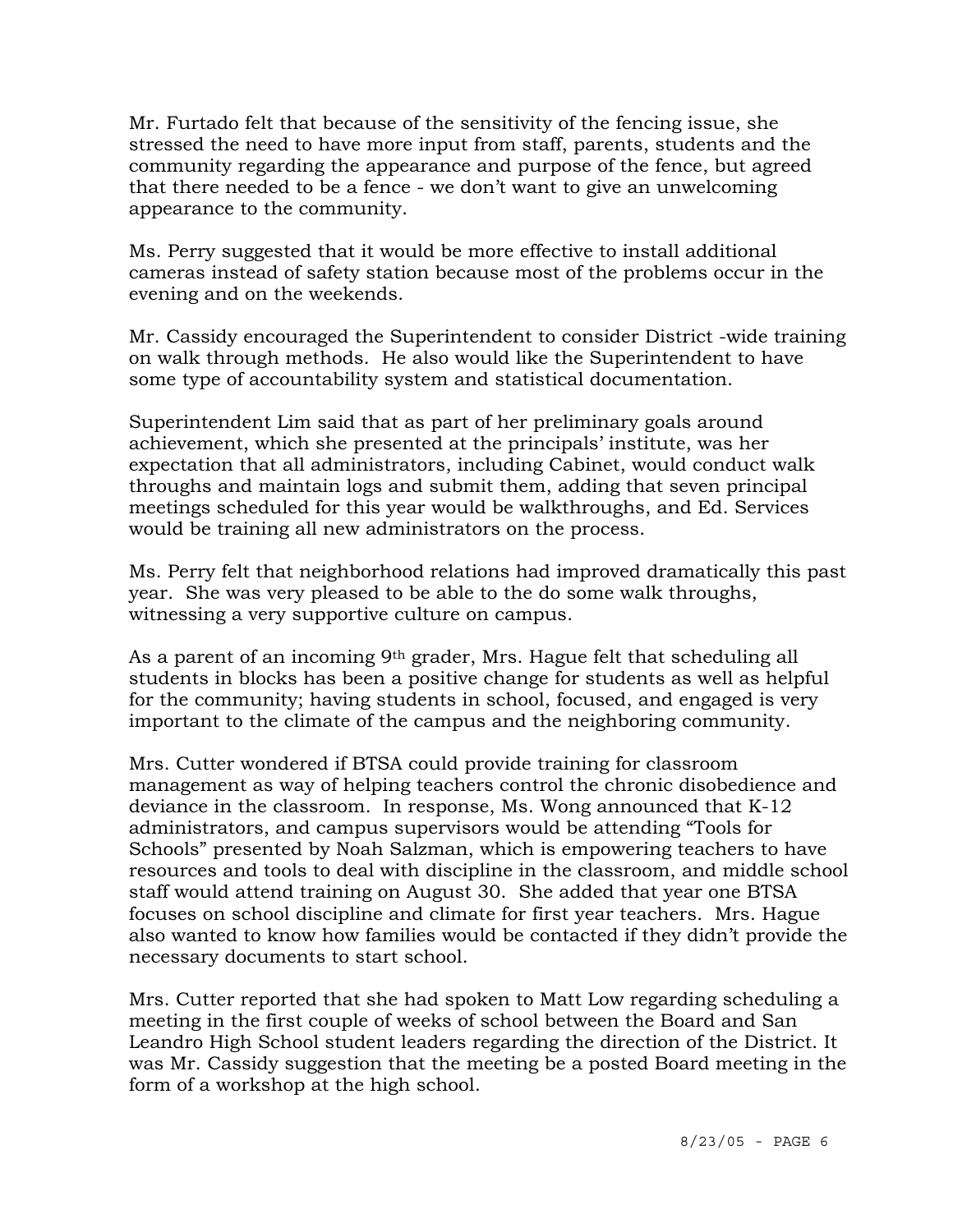Mrs. Hague asked if high school students did not meet residency requirements, would the District counter check siblings. Superintendent Lim said that new "Family Residency Form" would trigger off to the feeder schools.

\* Leon, Glaster, Assistant Superintendent, Business Services, presented an update on current non Measure A facilities projects.

He shared copies of draft letters that would be distributed to students, parents, staff, and the neighboring communities of Jefferson and Roosevelt Elementary schools; Bancroft and John Muir Middle Schools; and San Leandro High School updating them on the status of non Measure A facilities projects. It was his hope to refine the letter and have it included in school newsletters, and distributed as soon as possible.

Mrs. Cutter noted that the conversion of the weight room at San Leandro High School to a metal shop would most likely not be ready until the fall of 2006. With regards to the upcoming Muir construction project meeting Thursday, August 25, she reminded the Board that there could only three active participants to avoid agendizing the meeting.

Board members agreed that sending a letter to the neighboring community was a great idea. In addition, Mrs. Hague would also like it also shared with entire community to let them know the kinds of things the District is undertaking. Trustee Perry felt that the information should be available in numerous forms i.e. bulletins, principal's office, and homeowners' associations. She appreciated Susanne Wong, principal of the Adult School responding to the neighborhood concerns around the construction of the Adult School Community Education Center at Muir.

Mr. Cassidy suggested some clerical and distribution changes to the letter, recommending that the letter be distributed in PDF form to all Board members and posted on the District's website, and possibly the homeowners' associations. Because of his interest in the Vocational Ed. Program and the metal shop at the high school, he raised the issue of another presentation from the Vocational Education Task Force.

In an effort to clarify Mr. Cassidy's concerns regarding the makeup of the panel for the community meeting at Muir on August 25 at 7:00 p.m, Trustee Perry stated that the community had contacted her requesting that she attend to hear neighborhood concerns, and President Cutter thought it was only going to be an information meeting, not a panel. Assistant Superintendent Leon Glaster explained that the "panel" was misleading and that the Adult School principal and architect would be providing a presentation, with a question and answer period following. President Cutter polled the Board and Trustees Cassidy and Richards indicated a desire to attend, but would call if they were unable to.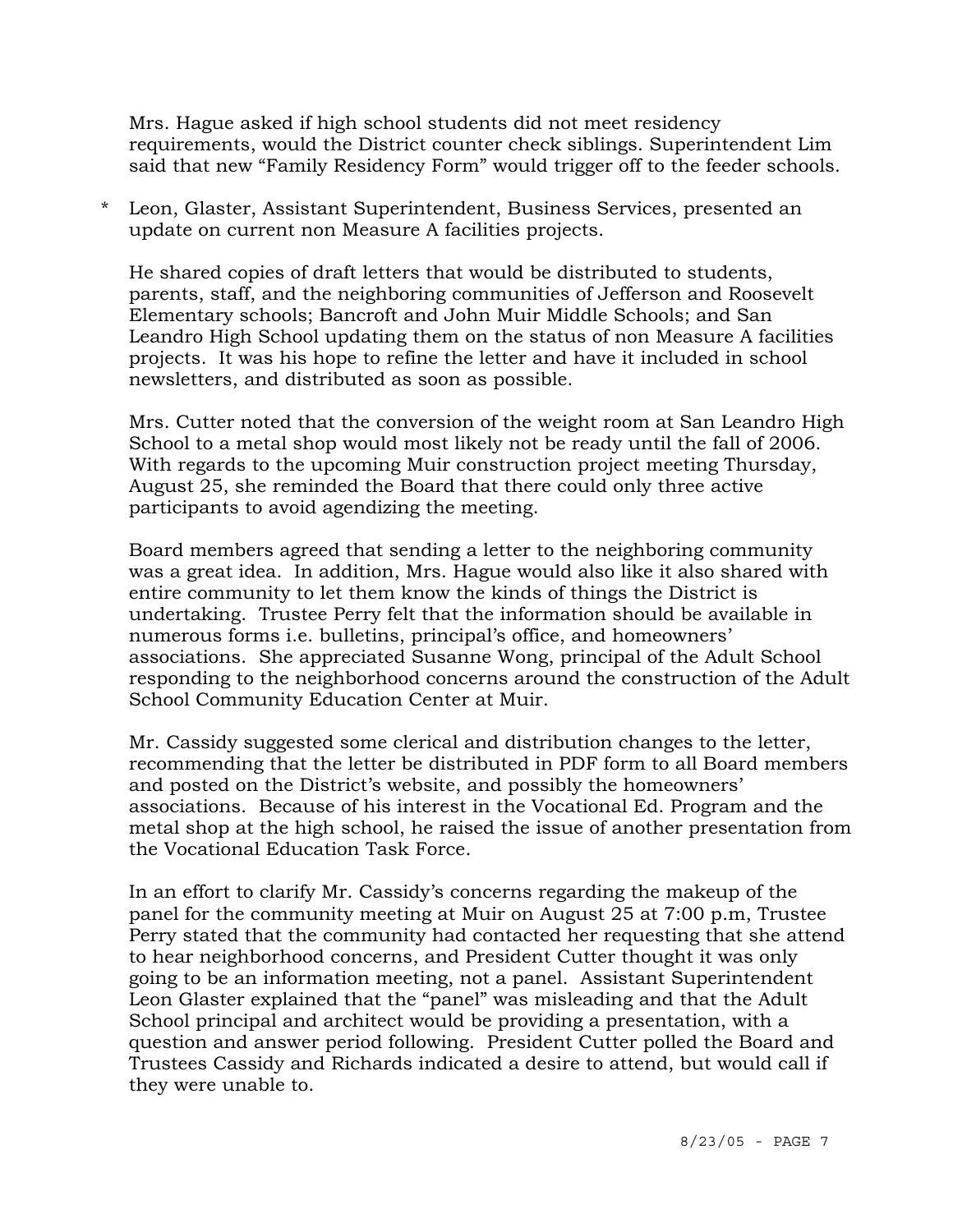Mr. Davis suggested simplifying the letter to a one page document with bullet points indicating the status of the projects, with a more detailed document on the website. He also felt that the letter should be from the Board of Trustees.

Mrs. Cutter suggested adding school site contact information, in addition to the District's information, on the website, for those community members who may wish to contact the sites.

Mr. Glaster said that he would email the letter to each Board member, asking them to return their feedback to him by the end of the week.

 Mr. Cassidy volunteered to create a one-page document from the Board and send it back to Mr. Glaster for his review.

# **PUBLIC TESTIMONY ON NON-AGENDA ITEMS**

# **REPORTS**

- 1) Correspondence Clerk Davis reported receipt of an email in memory of Officer Nels "Dan" Niemi; and the following emails from Cindy Knight regarding international exchange students; Phyllis Shuck Gee and John Kaplan regarding the Superintendent's goals; Robert Caruso regarding open school policy, Superintendent's compensation, school security, and public relations; and Girls' Inc. announcing the "Women of Taste" on Saturday, Sept. 17, at the Oakland Museum.
- 2) Superintendent's Report Superintendent Chris Lim recognized, in the audience, the newly appointed Assistant Superintendent of Educational Services Cindy Cathey. Ms. Lim emphasized how ready she felt for the opening of school, and that the residency verification process was going well.

She reported that Wilson Elementary was being adopted by the Warriors and would be receiving the "Reading to Achieve Award", adding that Wilson was the first public school in the Bay Area to receive this recognition. The money invested by the Warriors will renovate the Wilson library, including computers and software, with the unveiling celebration scheduled for Oct 18, at 2 p.m.

Updating the Board on District activities, Ms. Lim said that members of the District met for Emergency Operation Center training indicating that her duty as "Commander and Chief" would be to inform the Board in the event of a disaster; the district-wide staff development plan for this year begins with the elementary teachers attending training on the new supplemental English language development instruction materials,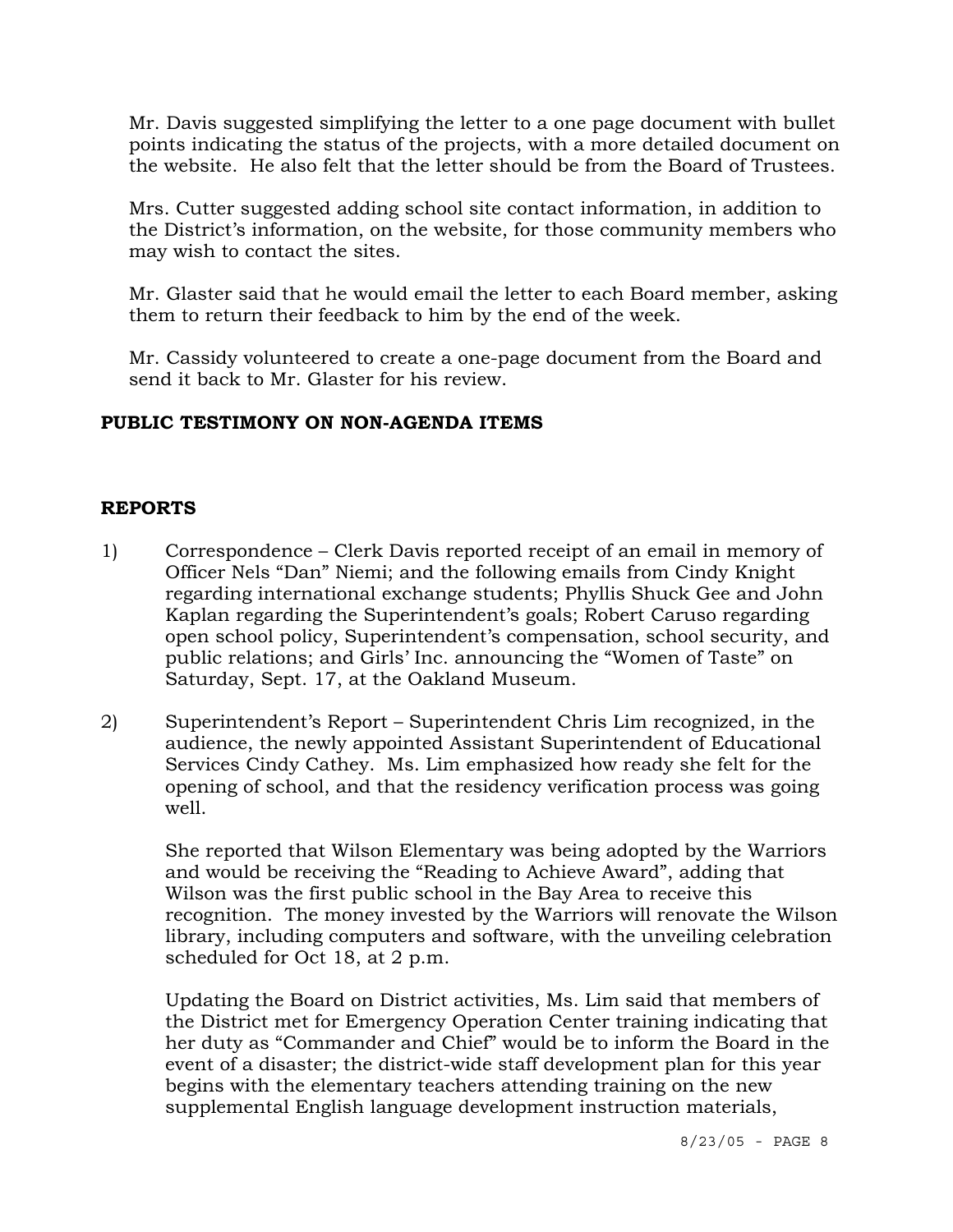"Avenues" on August 29; middle school staff will receive training on creating a positive school environment and looking at classroom management, "Tools for Schools", with consultant Noah Salzman, and the high school will be working with their staff on the Western Accreditation of Schools and Colleges (WASC) Plan on August 30, and the first day of school is August 31.

# 3) Board Committee Reports

• Communication- Mr. Cassidy reported that the committee met on August 16 and was proposing scheduling five meetings at various school sites in October and November focusing on engaging the community; receiving feedback from the community on the District's strengths and weaknesses; and suggestions on, if additional funds were available, where would you want the money spent. It was the hope that the Superintendent would suggest dates and then they would be included in the newsletter that is being distributed sometime in September or October. As he mentioned at the August 22 Special Board meeting, given the fiscal constraints of the District, it may be too costly to continue with Fern Tiger Associates, so he would like the Board to take primary responsibility for this effort, along with the help from the District, with each member chairing at least one of the meetings. He would welcome any feedback from the Board.

 Board members indicated that before they would be able to commit to the idea, they would need to have more information specifically outlining what the expectations and responsibilities of the Board and District would be. Superintendent Lim said that she would talk to Mr. Cassidy and address it in the *Confidentially Speaking* at the end of the week.

- Facilities/Technology Mrs. Cutter reported that the committee met on August 11 and discussed the update on current school projects and use of facilities and rate revisions.
- 7) Board Representatives' Reports
	- San Leandro Collaborative- Mr. Heystek reported that the Executive Committee met on August 8 and discussed the progress of the planning for the Healthy Families for Life event scheduled for September 24, 10-3 p.m., at the Bayfair Center, adding that he would provide specific details as they are finalized. He invited the Board to attend and hoped that District would consider being an exhibitor.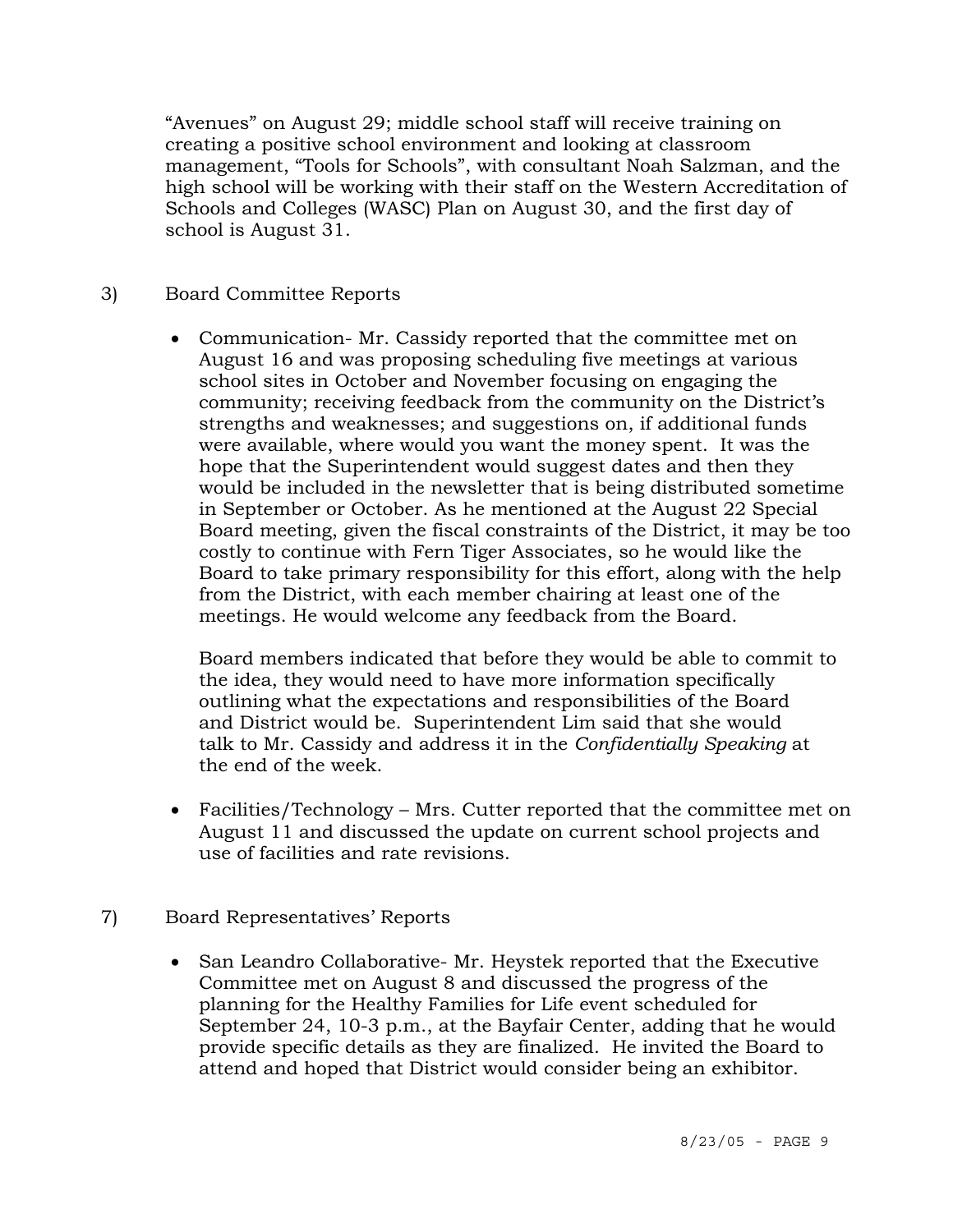# **CONSENT ITEMS**

### General Services

- 1.1-C Approval of Board Minutes August 9, 2005
- 1.2-C Approval of Board Minutes August 11, 2005
- 1.3-C Resolution #05-37, Board Compensation Louis Heystek

### Human Resources

- 2.1-C Acceptance of Personnel Report
- 2.2-C Renewal of Student Teacher Agreements
- 2.3-C Certificated District Intern to Receive Preliminary Teaching Credential

# Educational Services

- 3.1-C Acceptance of Donations
- 3.2-C Certificated Administrators to Serve on Administrative Panel Hearings for the 2005-2006 School Year
- 3.3-C San Leandro Adult School Courses for 2005-2006

# Business, Operations and Facilities

| $4.1 - C$ | Liability Claim Submitted to San Leandro Unified School District          |
|-----------|---------------------------------------------------------------------------|
| $4.2-C$   | Resolution #05-38 to Declare Certain Equipment Surplus and/or<br>Obsolete |
| $4.3-C$   | Change Order #3, Site Improvements to John Muir Middle School             |
| $4.4-C$   | Change Order #1, Bancroft Middle School                                   |

On a motion made by Mr. Davis and seconded by Mrs. Hague , the Board approved the consent items by a 7-0 vote**.**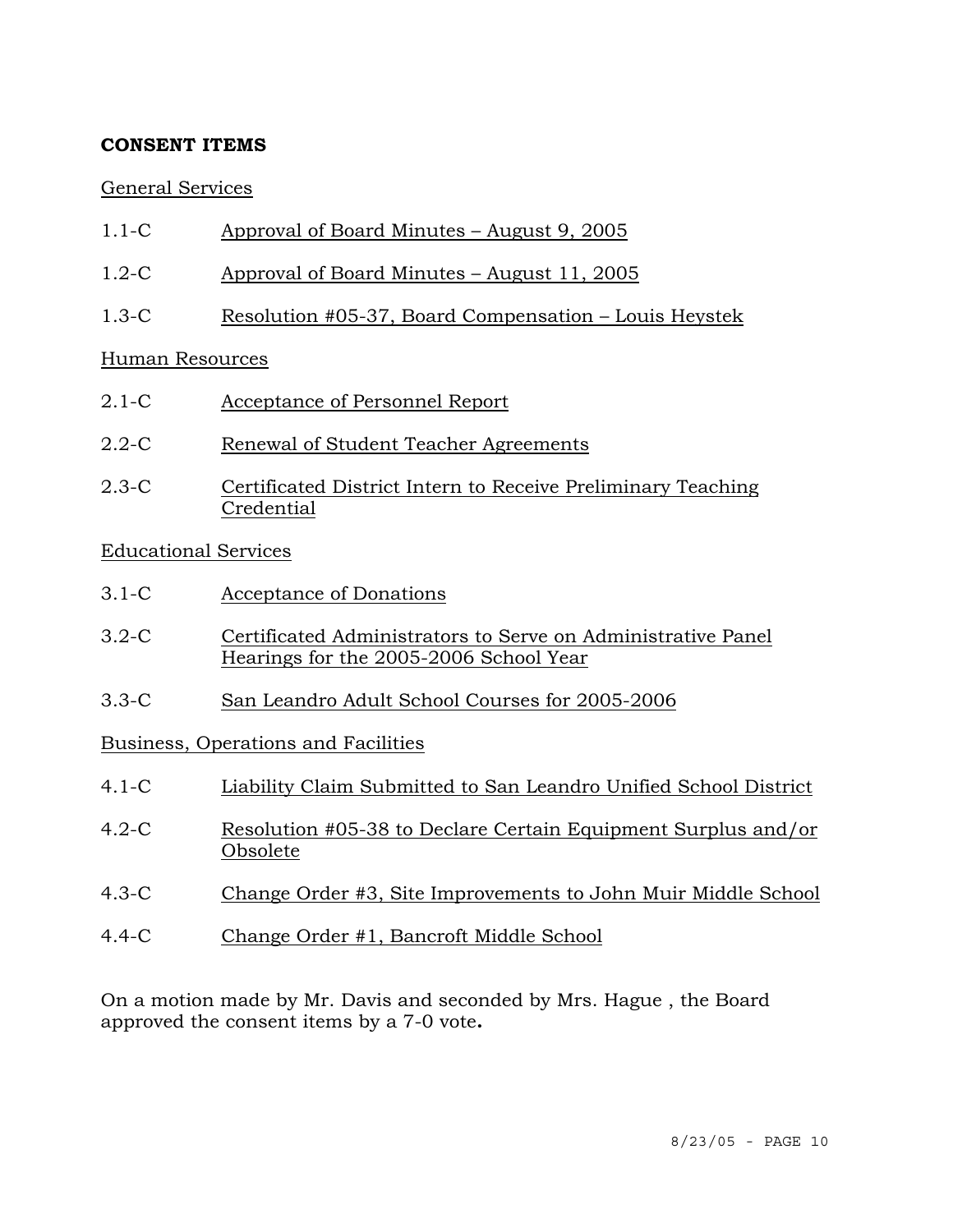# **ACTION ITEMS**

#### Human Resources

2.1-A Extension of Contract for Assistant Superintendent, Business **Services** 

> On motion made by Mr. Davis and seconded by Mr. Richards, the Board approved the Superintendent's recommendation to extend the term of the employee contract between the District and the Assistant Superintendent, Business Services through June 30, 2007 by a 7-0 vote.

2.2-A Employee Contract Between the San Leandro Unified School District and the Assistant Superintendent, Educational Services

> On a motion made by Mrs. Hague and seconded by Ms. Perry, the Board approved the employment contract between the San Leandro Unified School District and the Assistant Superintendent, Educational Services through June 30, 2007 by a 7-0 vote.

#### **CONFERENCE ITEMS**

#### General Services

1.1-CF Rescheduling of the October 4, 2005 Board Meeting The Board discussed and considered rescheduling the October 4, 2005 Board meeting due to Rosh Hashanah.

> As a follow up to a request made by the Superintendent on August 9 that the Board considered rescheduling the October 4 meeting to October 5 because of Rosh Hashanah, the Board continued the discussion.

> Mrs. Cutter felt that if you changed a meeting for one group, then all other groups needed the same consideration.

Mr. Heystek said that when rescheduling regular meetings, it was important that there be adequate follow-up notification with the schools and community organizations.

Before the vote, Ms. Perry reminded the Board of the need to be conscience of other activities such as this when planning the calendar for next year, to avoid having to reschedule the meetings.

On a motion made by Mr. Cassidy and seconded by Mr. Richards, the Board rescheduled the October 4, 2005, Board meeting to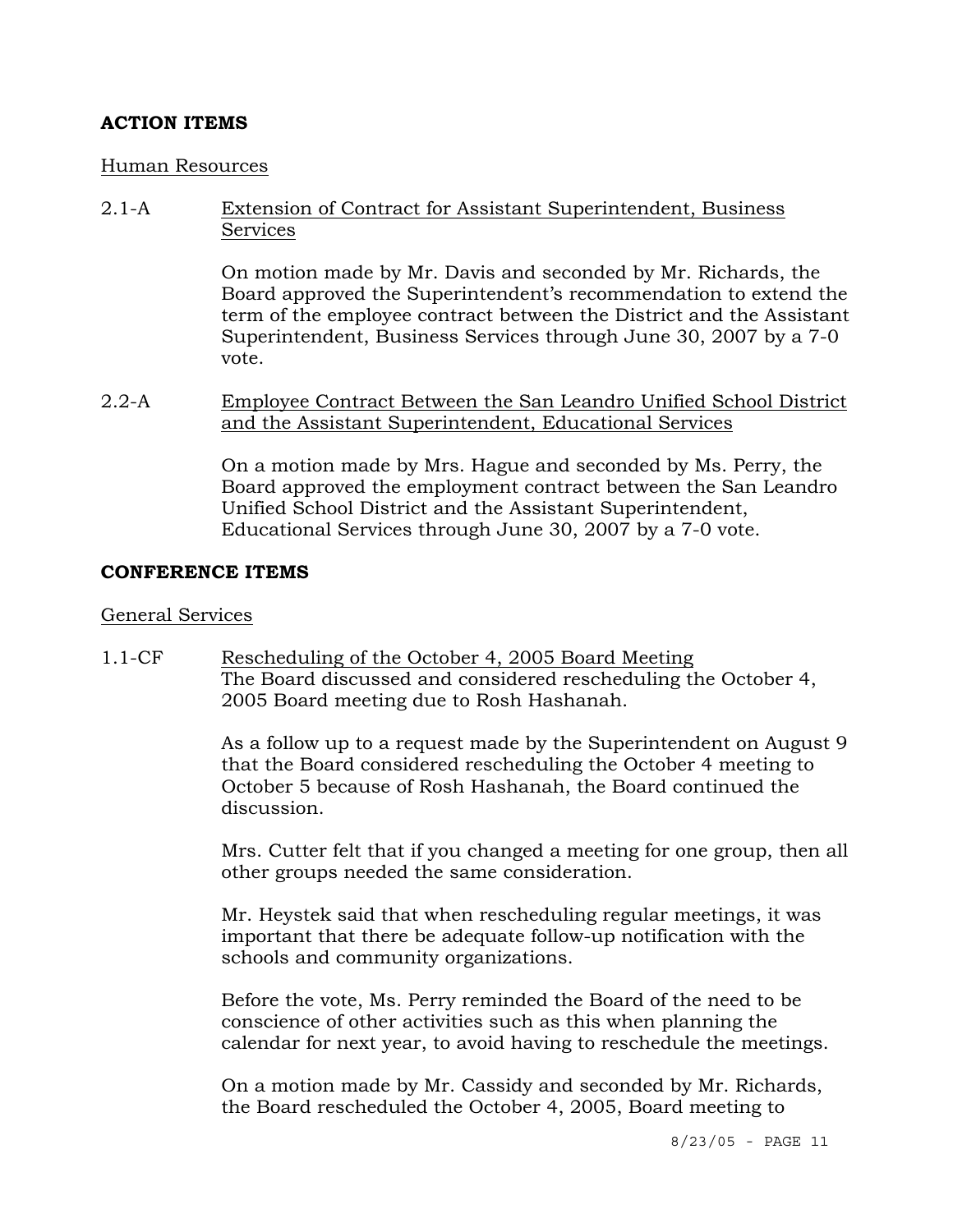October 5, 2005, beginning the public session at 7:30 p.m. to accommodate the end of the holiday by a 5-2 vote. Trustees Cutter and Davis voting no.

Superintendent Lim said that the time for the closed session would be determined.

#### Human Resources

2.1-CF Teaching Vice Principal at Bancroft Middle School The Board discussed and considered approving a shift of .10 FTE to the administrative portion of the Teaching Vice Principal assignment at Bancroft Middle School.

> On a motion made by Mr. Davis and seconded by Mrs. Hague, the Board approved the shift of .10 FTE to the administrative portion of the Teaching Vice Principal assignment at Bancroft Middle School. 7-0- vote.

# **ADDITIONAL SUGGESTIONS AND COMMENTS FROM BOARD MEMBERS**

• Mr. Cassidy felt it would be quite useful to have an update discussion with the San Leandro Chamber Career Technical Education Committee and asked the Superintendent to propose some dates. He shared a couple of articles from the *Contra Costa Times* regarding school districts' residency requirements adding that he was contacted by Daily Review reporter, Katy Murphy, and San Leandro Times' reporter Linda Sandmark regarding our District's requirements. He suggested that the Policy Committee look at outlining residency issues. He thought that the middle schools should also check residency for new and returning students, possibly reviewing residency in the spring semester. Mr. Cassidy requested an update from the Superintendent on how the residency verification process worked this year and a report in December specifically addressing how many home visits were conducted and how many students were removed from the District for falsifying residency, reiterating the importance of an on-going accountability and monitoring process.

 He also shared a copy of a chapter, *How Many Votes Do You Need?,* from Larry Tramutula's book "Sidewalk Strategies", focusing on local ballot measures.

• Ms. Perry congratulated the San Leandro Library for their support of the District's literacy efforts by offering their summer reading program where hundreds of our students participated. She asked that the Advocacy Committee draft resolutions in opposition to Proposition 76, "California's Live Among Our Means Act", as well as opposition to the teacher tenure, "Putting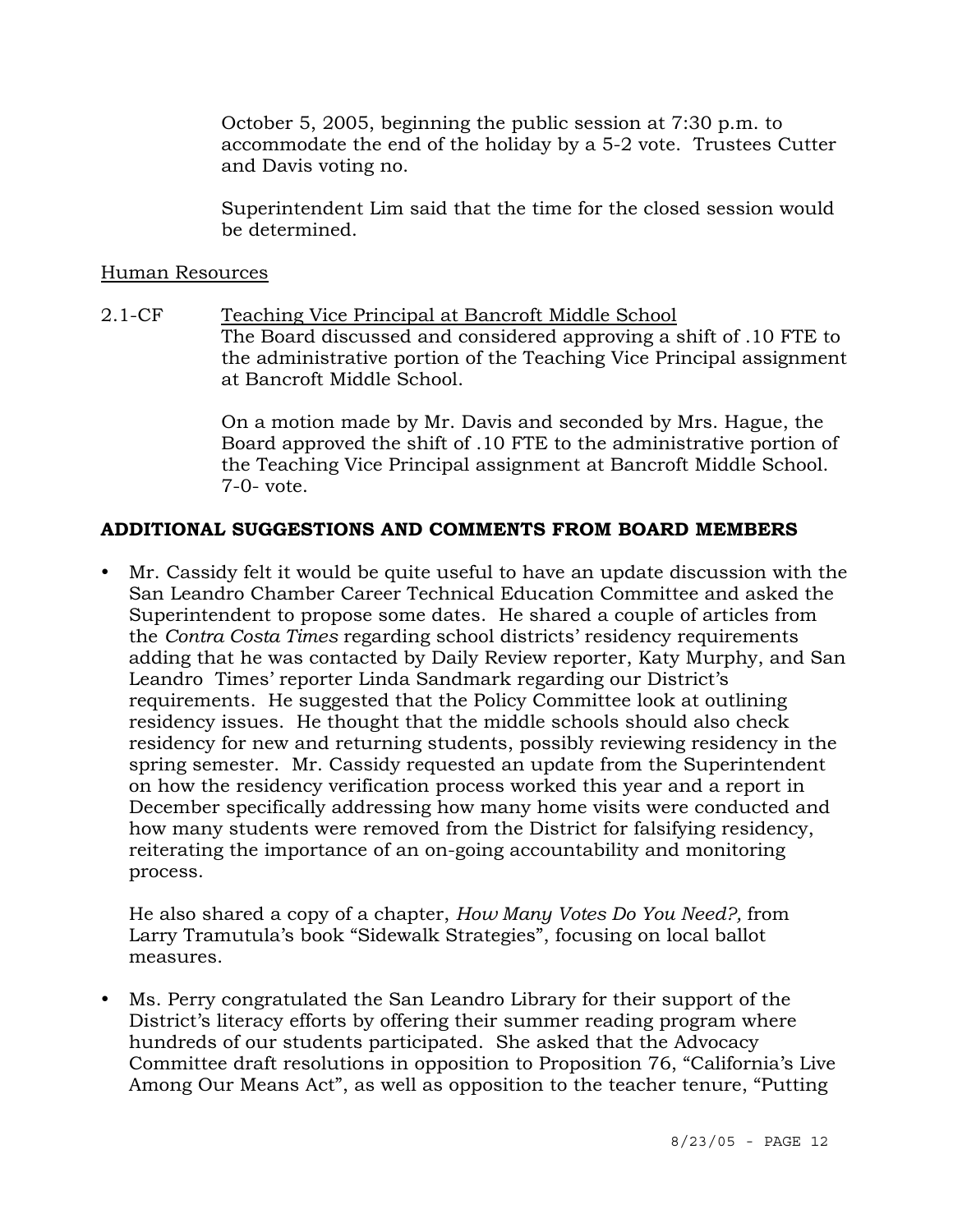Kids First" initiative, adding that she would provide the background to the Board.

• Mrs. Hague acknowledged the large number of student volunteers who worked at the summer reading program, adding how the program itself has done a really good job by encouraging our readers and volunteerism amongst our teens.

 At the request of Mrs. Cutter for clarification, Mr. Cassidy explained that a memo reporting the number of home visits made would be fine, however if Board members had any follow-up questions, they could pass them on to the Superintendent.

The Board adjourned into closed session at 10:15 p.m.

The Board returned to open session at 11:25 p.m. President Cutter said the Board had been in closed session and on a motion by Trustee Davis and seconded by Trustee Hague, the Board appointed Enrique Pin as the Vice Principal at San Leandro High School by a 7-0 vote.